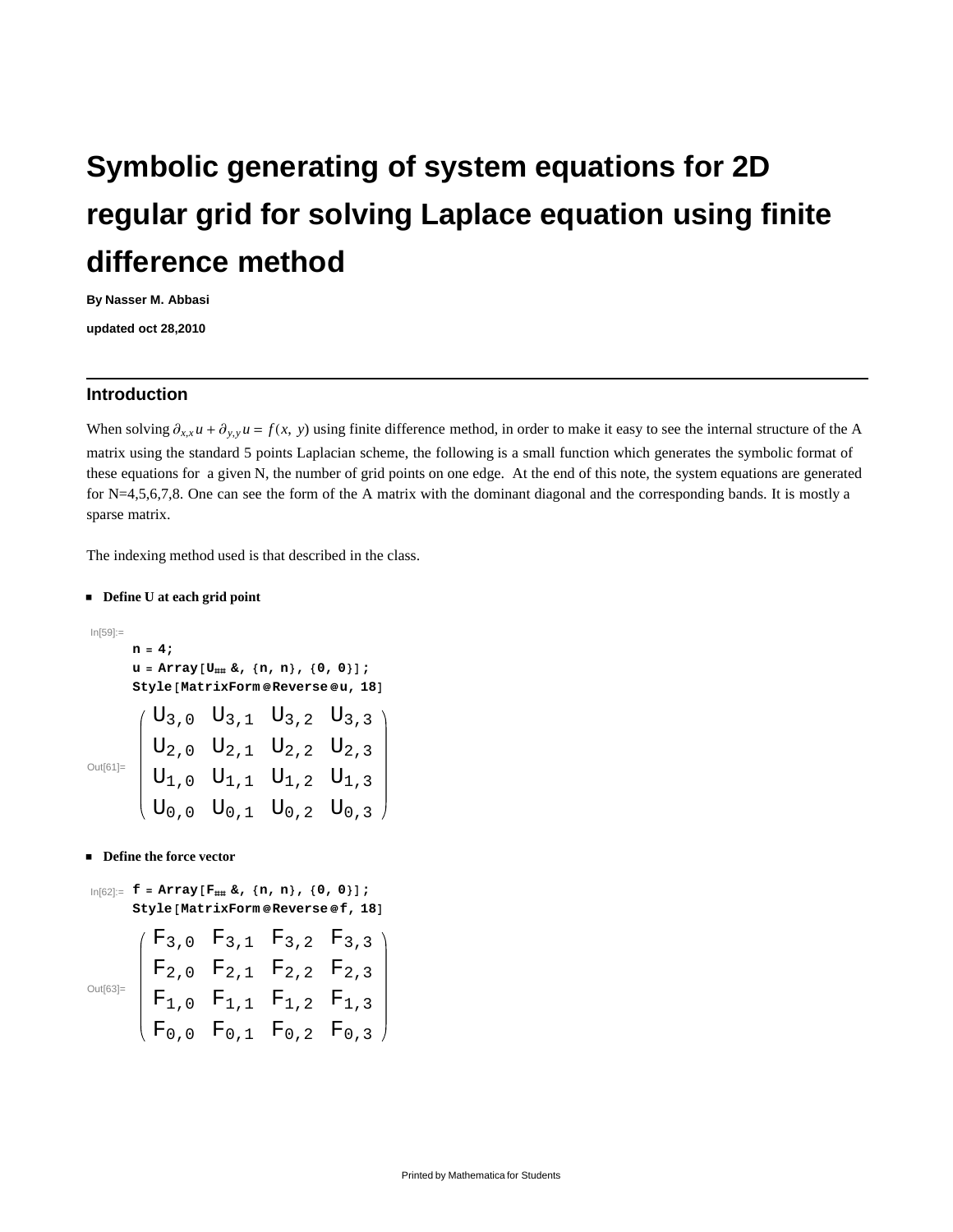```
\ln[64] := \text{Needs} ["Notation`"]
                   \text{Notation}\left[\begin{array}{c}\mathbf{f}_{i_{-},j_{-}}\end{array}\right\} \Leftrightarrow \left[\begin{array}{c}\mathbf{f}[(i_{-}+1, j_{-}+1)]\end{array}\right]\begin{bmatrix} \mathbf{u}_{i_{-},j_{-}} \end{bmatrix} \Leftrightarrow \begin{bmatrix} \mathbf{u} \begin{bmatrix} i_{-}+1, j_{-}+1 \end{bmatrix} \end{bmatrix}\ln[67] := eq \left[u_{-}, i_{-}, j_{-}, h_{-}\right] := Module \left\{\right\},
                                \mathbf{u}_{\mathbf{i-1},\mathbf{j}} + \mathbf{u}_{\mathbf{i+1},\mathbf{j}} + \mathbf{u}_{\mathbf{i},\mathbf{j-1}} + \mathbf{u}_{\mathbf{i},\mathbf{j+1}} - 4\mathbf{u}_{\mathbf{i},\mathbf{j}}h
2
                            F;
```
**Draw the grid with the unknown above at each point** 

```
In[68]:= nRow = 4; nCol = 4;
          \texttt{makeGrid} [\texttt{nRow}, \texttt{nCol}, \texttt{u}_] := \texttt{Module} \{\texttt{i}, \texttt{j}\},
               internalGrid = Table <math>\left\{ \right\}\text{Line}\left[\left\{\left\{\text{i} - \text{1}, \text{j}\right\}, \left\{\text{i} + \text{1}, \text{j}\right\}\right\}\right],line[(\{i, j - 1), (\{i, j + 1\})],8PointSize@LargeD, Point@8i, j<D<,
                     \text{Text}\left[u_{i,j},\{i,j\},\{1.5,1.5\}\right]=,
                   \{j, 1, n \text{Col} - 2\}, \{i, 1, n \text{Row} - 2\}\left| \cdot \right|boundary = 8
                   \text{Line}[\{\{0, 0\}, \{\text{nCol} - 1, 0\}\}],\text{Line}[\{\{0, 0\}, \{0, \text{ nRow} - 1\}\}],\text{Line}\left[\left\{\text{f(Col - 1, nRow - 1}, \text{f(Col - 1, 0)}\right\}\right],\text{Line}\left[\left\{\text{f(}n\text{Col}-1\text{,}n\text{Row}-1\text{,}\text{)}\right\},\text{f(}0\text{,}n\text{Row}-1\text{)}\right]\}\};
             \overline{\phantom{a}}makeGrid[nRow, nCol, u]
```
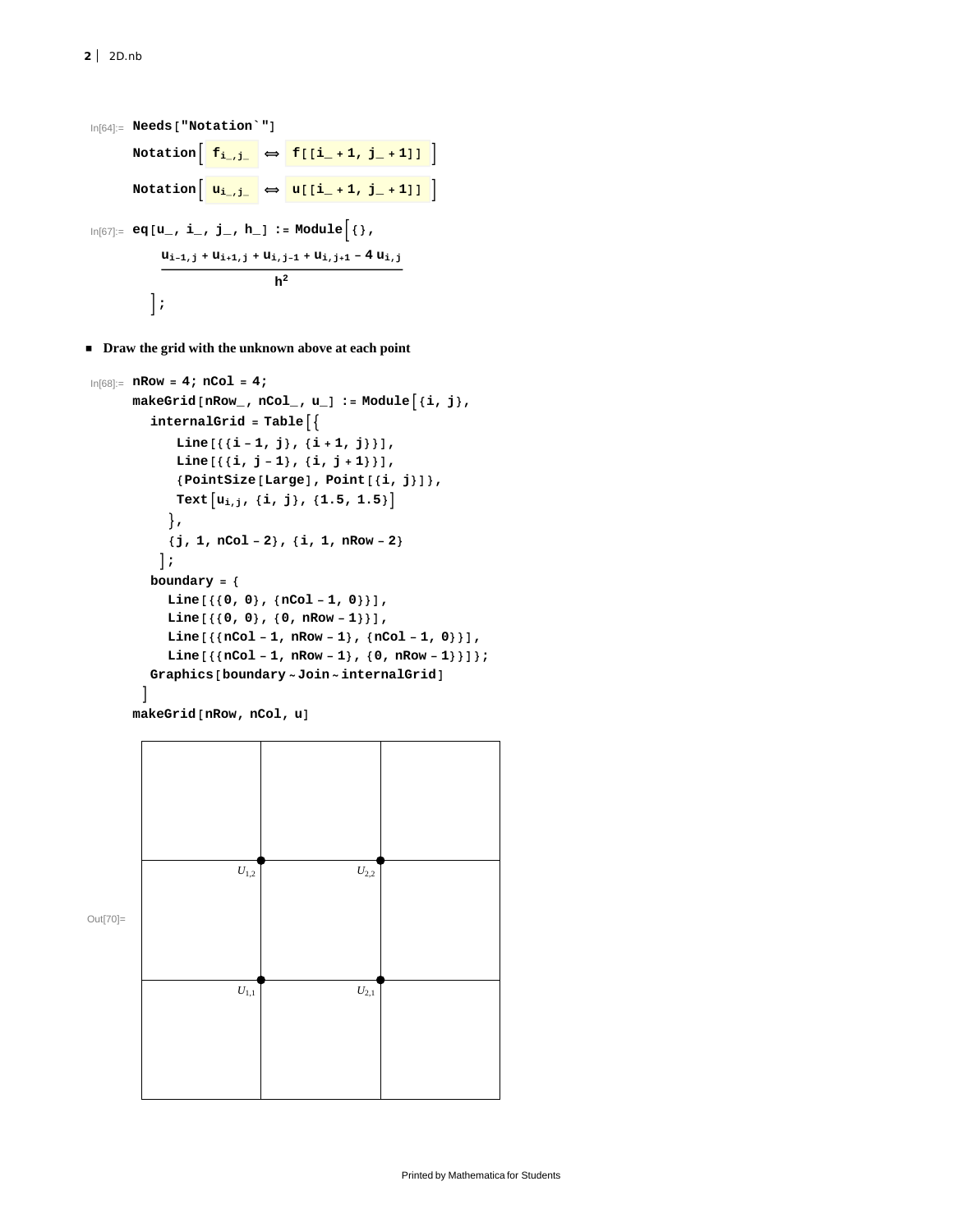**Generate the discrete equations at each of the internal grid points**

$$
\ln[71] := n = 4;
$$

$$
\texttt{Style}\left[\texttt{MatrixForm}\left[\texttt{eqs = Flattene Table}\left[\texttt{eq}[u, i, j, h] = f_{i,j}, \{j, n-2\}, \{i, n-2\}\right]\right], 22\right]
$$

Out[72]=

$$
\begin{cases}\n\frac{U_{0,1}+U_{1,0}-4 U_{1,1}+U_{1,2}+U_{2,1}}{h^2} = F_{1,1} \\
\frac{U_{1,1}+U_{2,0}-4 U_{2,1}+U_{2,2}+U_{3,1}}{h^2} = F_{2,1} \\
\frac{U_{0,2}+U_{1,1}-4 U_{1,2}+U_{1,3}+U_{2,2}}{h^2} = F_{1,2} \\
\frac{U_{1,2}+U_{2,1}-4 U_{2,2}+U_{3,3}+U_{2,2}}{h^2} = F_{1,2} \\
\frac{U_{1,2}+U_{2,1}-4 U_{2,2}+U_{2,3}+U_{3,2}}{h^2} = F_{2,2}\n\end{cases}
$$

#### **List the unknowns**

 $\ln [73] := \texttt{Style}\left[\texttt{MatrixForm}\left[\texttt{unknowns = Flatten@Table}\left[u_{i,j}, \texttt{\{j, n-2\}, \{i, n-2\}}\right]\right], 22\right]$ 

Out[73]=  $\mathrm{U}_{1$  ,  $1$  $\overline{U}_{2,1}$  $\mathrm{U}_{1$ , 2  $\mathrm{U}_{2,2}$ 

#### **Generate the equations of the form AU=F**

```
\ln[80] := unknowns = Flatten @Table \left[\mu_{i,j}, \{j, n-2\}, \{i, n-2\}\right];
            \{b, a\} = Normal@CoefficientArrays [eqs, unknowns];
              \texttt{Style}\Big[\texttt{Grid}\Big[\{\Big\{\frac{1}{n}\Big\}\left\{\textbf{h}^2,\textbf{M}\textbf{a}\textbf{t}: \textbf{h}^2\textbf{h}\right\} , \textbf{M}\textbf{a}\textbf{t}: \textbf{x}\textbf{F}orm @unknowns , "=" , \textbf{M}\textbf{a}\textbf{t}: \textbf{x}\textbf{F}orm @b\textbf{h}\right\} , 22 \textbf{h}^2
```

$$
\text{Out(82]}=\begin{array}{c} \frac{1}{h^2} \\ \frac{1}{h^2} \end{array}\quad \left(\begin{array}{rrrrr} -4 & 1 & 1 & 0 \\ 1 & -4 & 0 & 1 \\ 1 & 0 & -4 & 1 \\ 0 & 1 & 1 & -4 \end{array}\right) \quad \left(\begin{array}{c} U_{1,1} \\ U_{2,1} \\ U_{1,2} \\ U_{2,2} \end{array}\right) \quad = \quad \left(\begin{array}{rrrrr} -F_{1,1} + \frac{U_{0,1}}{h^2} + \frac{U_{1,0}}{h^2} \\ -F_{2,1} + \frac{U_{2,0}}{h^2} + \frac{U_{3,1}}{h^2} \\ -F_{1,2} + \frac{U_{0,2}}{h^2} + \frac{U_{1,3}}{h^2} \\ -F_{2,2} + \frac{U_{2,3}}{h^2} + \frac{U_{3,2}}{h^2} \end{array}\right)
$$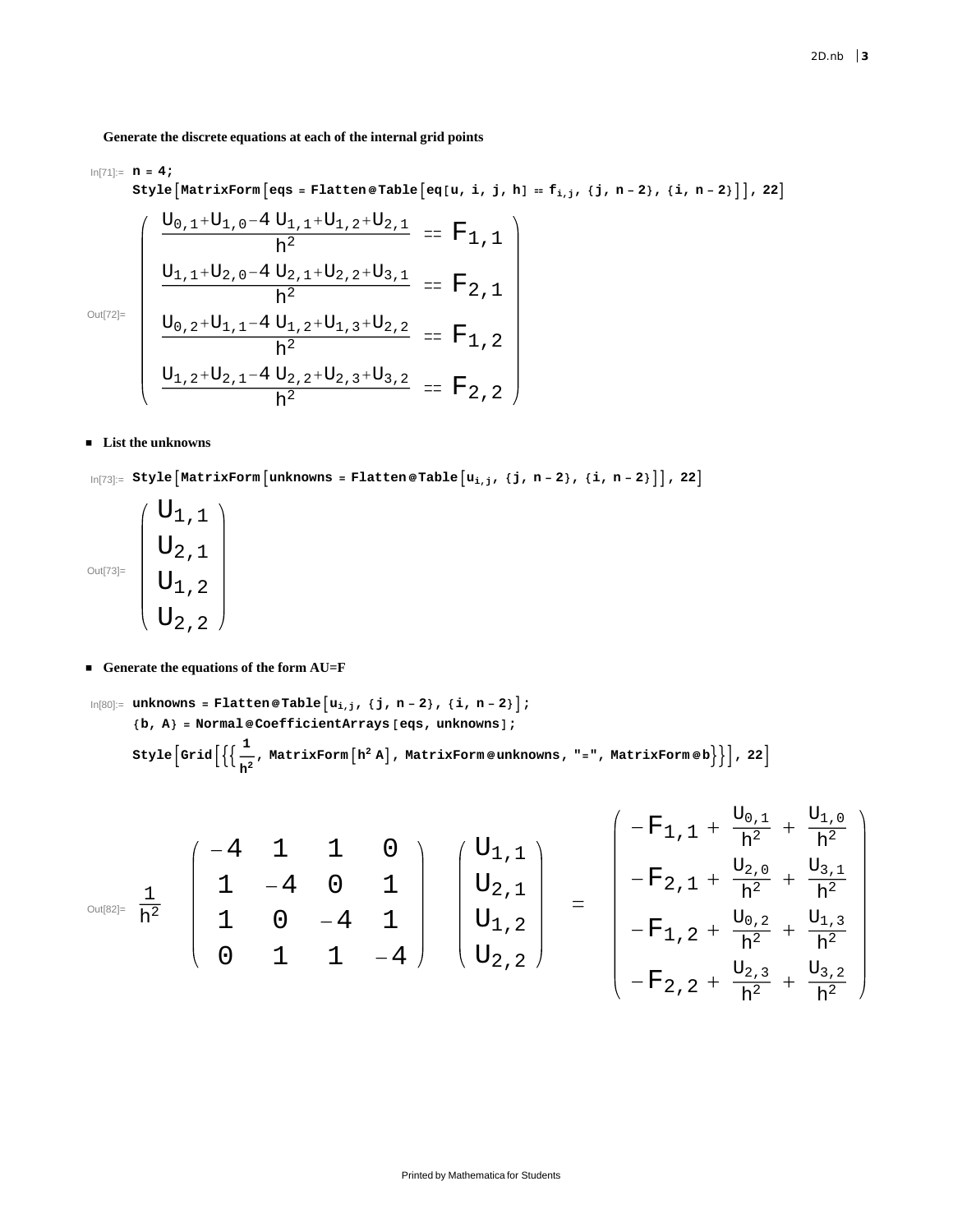**For homegenous Boundary conditions**

$$
\lim_{|n[83]:=}\text{Table}[u_{0,j} \rightarrow 0, \{j, 0, 3\}] \sim \text{Join} \sim \text{Table}[u_{i,0} \rightarrow 0, \{i, 0, 3\}] \sim \text{Join} \sim \text{Table}[u_{i,3} \rightarrow 0, \{i, 0, 3\}] \sim \text{Join} \sim \text{Table}[u_{i,3} \rightarrow 0, \{i, 0, 3\}] \sim \text{Join} \sim \text{Table}[u_{i,3} \rightarrow 0, \{i, 0, 3\}] \sim \text{Join} \sim \text{Table}[u_{i,3} \rightarrow 0, \{i, 0, 3\}] \sim \text{Join} \sim \text{Table}[u_{i,3} \rightarrow 0, \{i, 0, 3\}] \sim \text{Join} \sim \text{Table}[u_{i,3} \rightarrow 0, \{i, 0, 3\}] \sim \text{Join} \sim \text{Table}[u_{i,3} \rightarrow 0, \{i, 0, 3\}] \sim \text{Join} \sim \text{Table}[u_{i,3} \rightarrow 0, \{i, 0, 3\}] \sim \text{Join} \sim \text{Table}[u_{i,3} \rightarrow 0, \{i, 0, 3\}] \sim \text{Join} \sim \text{Table}[u_{i,3} \rightarrow 0, \{i, 0, 3\}] \sim \text{Join} \sim \text{Table}[u_{i,3} \rightarrow 0, \{i, 0, 3\}] \sim \text{Join} \sim \text{Table}[u_{i,3} \rightarrow 0, \{i, 0, 3\}] \sim \text{Join} \sim \text{Table}[u_{i,3} \rightarrow 0, \{i, 0, 3\}] \sim \text{Join} \sim \text{Table}[u_{i,3} \rightarrow 0, \{i, 0, 3\}] \sim \text{Join} \sim \text{Table}[u_{i,3} \rightarrow 0, \{i, 0, 3\}] \sim \text{Join} \sim \text{Table}[u_{i,3} \rightarrow 0, \{i, 0, 3\}] \sim \text{Join} \sim \text{Table}[u_{i,3} \rightarrow 0, \{i, 0, 3\}] \sim \text{Join} \sim \text{Table}[u_{i,3} \rightarrow 0, \{i, 0, 3\}] \sim \text{Join} \sim \text{Table}[u_{i,3} \rightarrow 0, \{i, 0, 3\}] \sim \text
$$

**set the boundary conditions. Assume left side is U=Α,Right side U=Β, bottom side U=Γ, top side U=Η, then the above becomes**

 $\ln[86] :=$  **b** = **b** /. Subscript [U, 0, any\_]  $\rightarrow \alpha$ ; (\*left\*)  $b = b$  /. Subscript  $[U, any_ 3] \rightarrow \beta$ ;  $(*right*)$ **b** = **b** /. Subscript [U, any\_, 0]  $\rightarrow \gamma$ ; (\*bottom\*)  $\mathbf{b} = \mathbf{b}$  / . Subscript  $[\mathbf{U, \ 3, \ any_{-}]\rightarrow \eta; (\star \mathtt{top} \star)$ 

#### **Display the equations again**

 $\ln[90]:=$  **Style**  $\left[\text{Grid}\right]\left\{\left\{\frac{1}{n}\right\}$  $\left[\frac{\mathbf{h}^2}{\mathbf{h}^2} \mathbf{A}\right]$ , MatrixForm@unknowns, "=", MatrixForm@b $\left\{\frac{1}{2}\right\}$ , 22 $\left[\frac{\mathbf{h}^2}{\mathbf{h}^2} \mathbf{A}\right]$ 

$$
\text{Out(90]}=\begin{array}{c} \frac{1}{h^2} \\ \frac{1}{h^2} \end{array}\quad \left(\begin{array}{rrrr} -4 & 1 & 1 & 0 \\ 1 & -4 & 0 & 1 \\ 1 & 0 & -4 & 1 \\ 0 & 1 & 1 & -4 \end{array}\right) \quad \left(\begin{array}{c} U_{1,1} \\ U_{2,1} \\ U_{1,2} \\ U_{2,2} \end{array}\right) \quad = \quad \left(\begin{array}{c} \frac{\alpha}{h^2}+\frac{\gamma}{h^2}-F_{1,1} \\ \frac{\gamma}{h^2}+\frac{\eta}{h^2}-F_{2,1} \\ \frac{\alpha}{h^2}+\frac{\beta}{h^2}-F_{1,2} \\ \frac{\beta}{h^2}+\frac{\eta}{h^2}-F_{2,2} \end{array}\right)
$$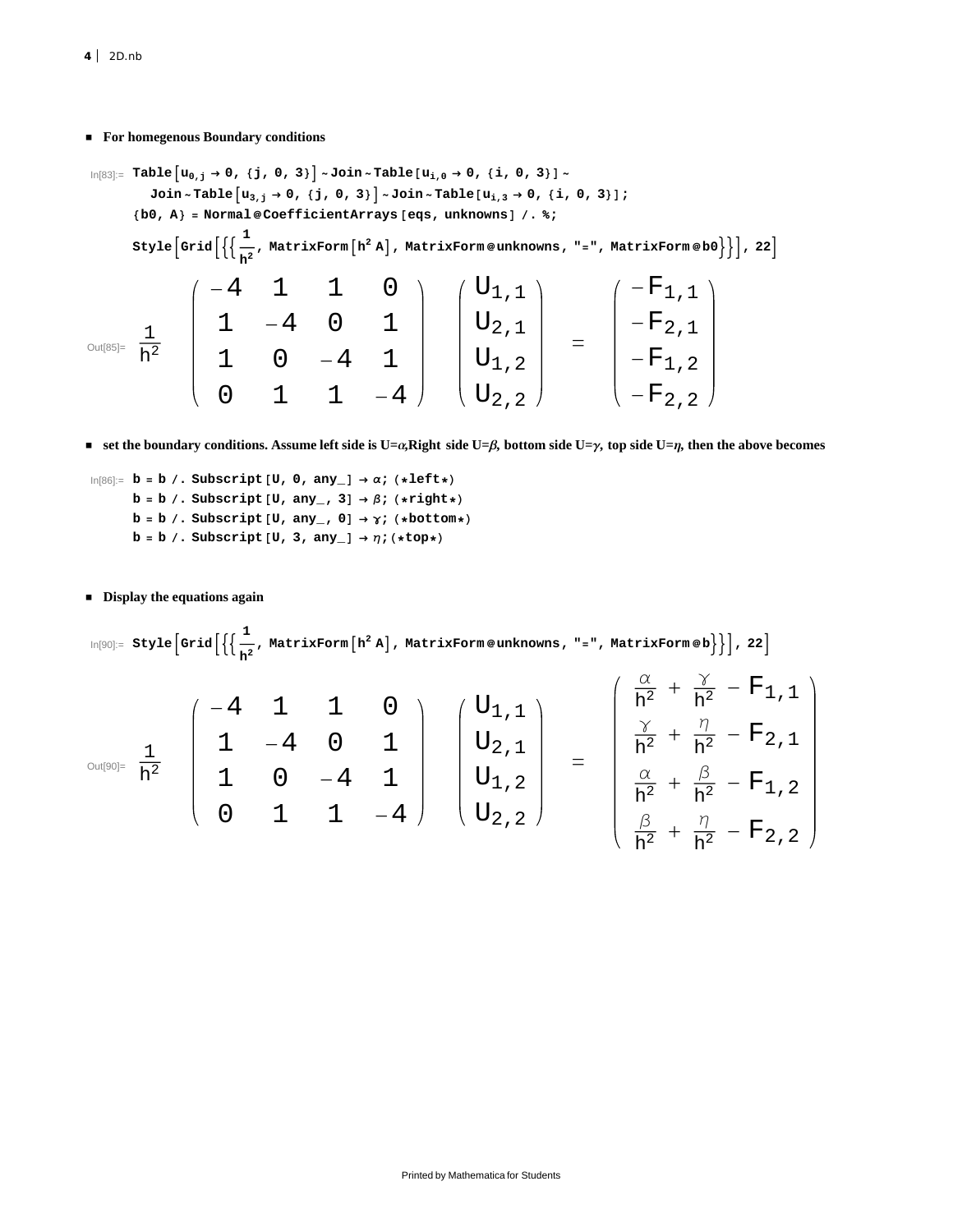- **Now the system can be solved for the unknowns U, given the force F values.**
- **Below is the system equations generated for N=3,4,5,6,7,8. Put the above code into one function to use it all the time**

```
In[91]:= generateSystemEquations @n_, U_, F_, h_, Α_, Β_, Γ_ , Η_D :=
          Module \left\{ \{ \text{m}, \text{f}, \text{i}, \text{j}, \text{eqs}, \text{unknowns}, \text{b}, \text{A}, \text{u} \right\},u = Array [U_{\text{un}} \&, \{n, n\}, \{0, 0\};
            f = \text{Array}[F_{\text{num}} \& , \{n, n\}, \{0, 0\}];eqs = Flatten@Table [eq[u, i, j, h] = f_{i,j}, \{j, n-2\}, \{i, n-2\}];
            \text{unknowns} = \text{Flatten@Table}\left[\{u_{i,j},\{j, n-2\}, \{i, n-2\}\right]{b, A} = Normal@CoefficientArrays [eqs, unknowns];
            b = b /. Subscript [U, 0, \text{any}_] \rightarrow \alpha; (*left*)
            b = b /. Subscript [U, any_1, n-1] \rightarrow \beta; (*right*)b = b /. Subscript [U, any_ 0] \rightarrow \gamma; (*bottom*)
            b = b /. Subscript [U, n-1, \text{any}_] \rightarrow \eta; (*top*)
            \text{Print}[\text{makeGrid}[n, n, u]]\texttt{Print}\left[\texttt{Style}\left[\texttt{Row}\right[\{\frac{1}{n}\}\right]\frac{1}{2}, MatrixForm\left[ h^2 | A \right], MatrixForm@unknowns, "=", MatrixForm@b},
                 \text{Alignment} \rightarrow \text{Left}, \text{ImageSize} \rightarrow \text{Full}, 18<sup>]</sup>
          F
```

```
In[92]:= Clear@U, F, h, Α, Β, Γ, ΗD;
```

```
Do[{generateSystemEquations [i, U, F, h, α, β, γ, η],
  Print Graphics@8Thick, Line@880, 0<, 810, 0<<D<D<, 8i, 4, 6<D
```

| $U_{1,2}$        | $U_{2,2}$        |  |
|------------------|------------------|--|
|                  |                  |  |
|                  |                  |  |
|                  |                  |  |
| ${\cal U}_{1,1}$ | ${\cal U}_{2,1}$ |  |
|                  |                  |  |
|                  |                  |  |
|                  |                  |  |
|                  |                  |  |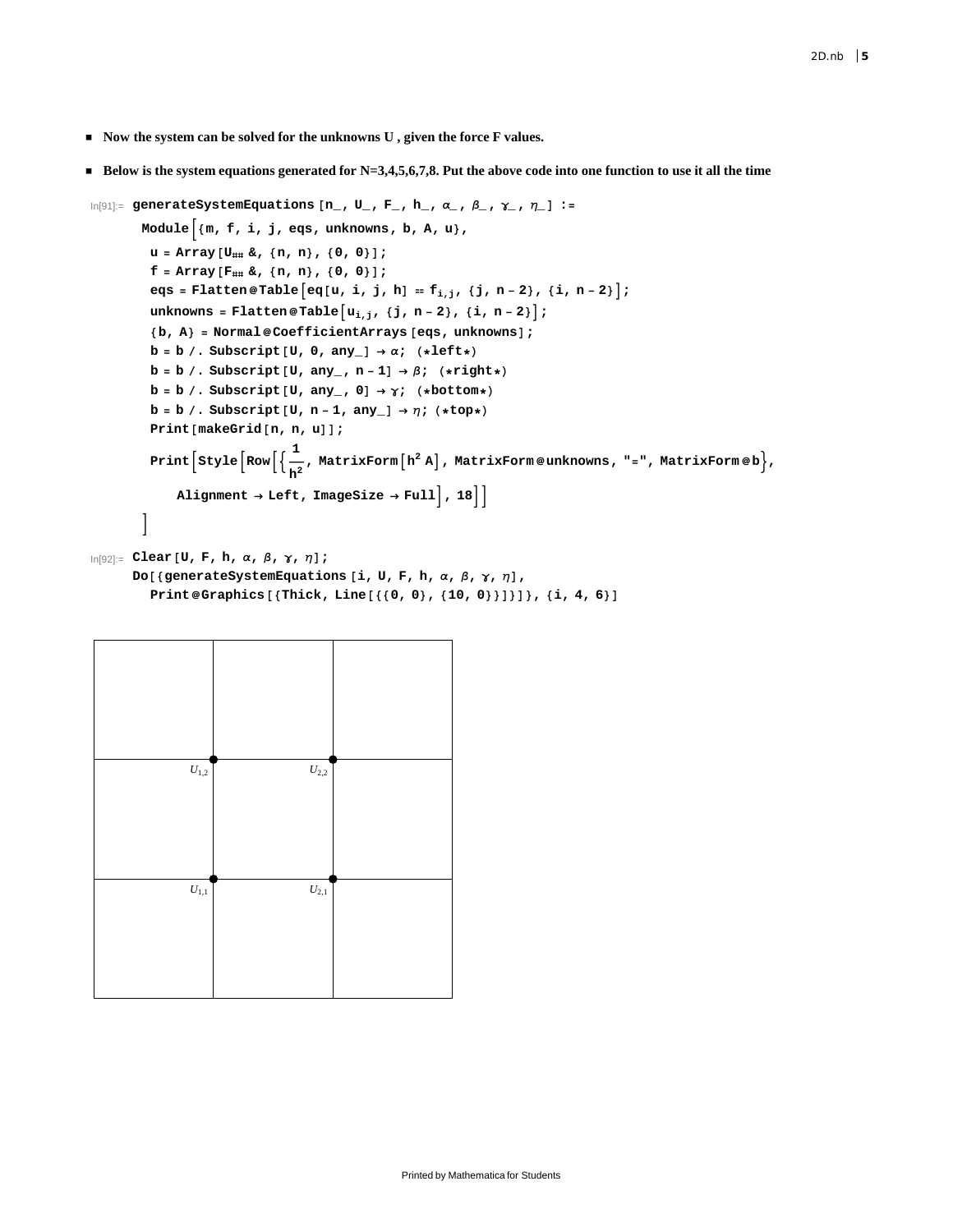$$
\frac{1}{h^2} \begin{pmatrix} -4 & 1 & 1 & 0 \\ 1 & -4 & 0 & 1 \\ 1 & 0 & -4 & 1 \\ 0 & 1 & 1 & -4 \end{pmatrix} \begin{pmatrix} U_{1,1} \\ U_{2,1} \\ U_{1,2} \\ U_{2,2} \end{pmatrix} = \begin{pmatrix} \frac{\alpha}{h^2} + \frac{\gamma}{h^2} - F_{1,1} \\ \frac{\gamma}{h^2} + \frac{\eta}{h^2} - F_{2,1} \\ \frac{\alpha}{h^2} + \frac{\beta}{h^2} - F_{1,2} \\ \frac{\beta}{h^2} + \frac{\eta}{h^2} - F_{2,2} \end{pmatrix}
$$

| ${\cal U}_{1,3}$ | $U_{2,3}$        | $U_{3,3}$ |  |
|------------------|------------------|-----------|--|
| $U_{\rm 1,2}$    | $U_{\rm 2,2}$    | $U_{3,2}$ |  |
| $U_{1,1}$        | ${\cal U}_{2,1}$ | $U_{3,1}$ |  |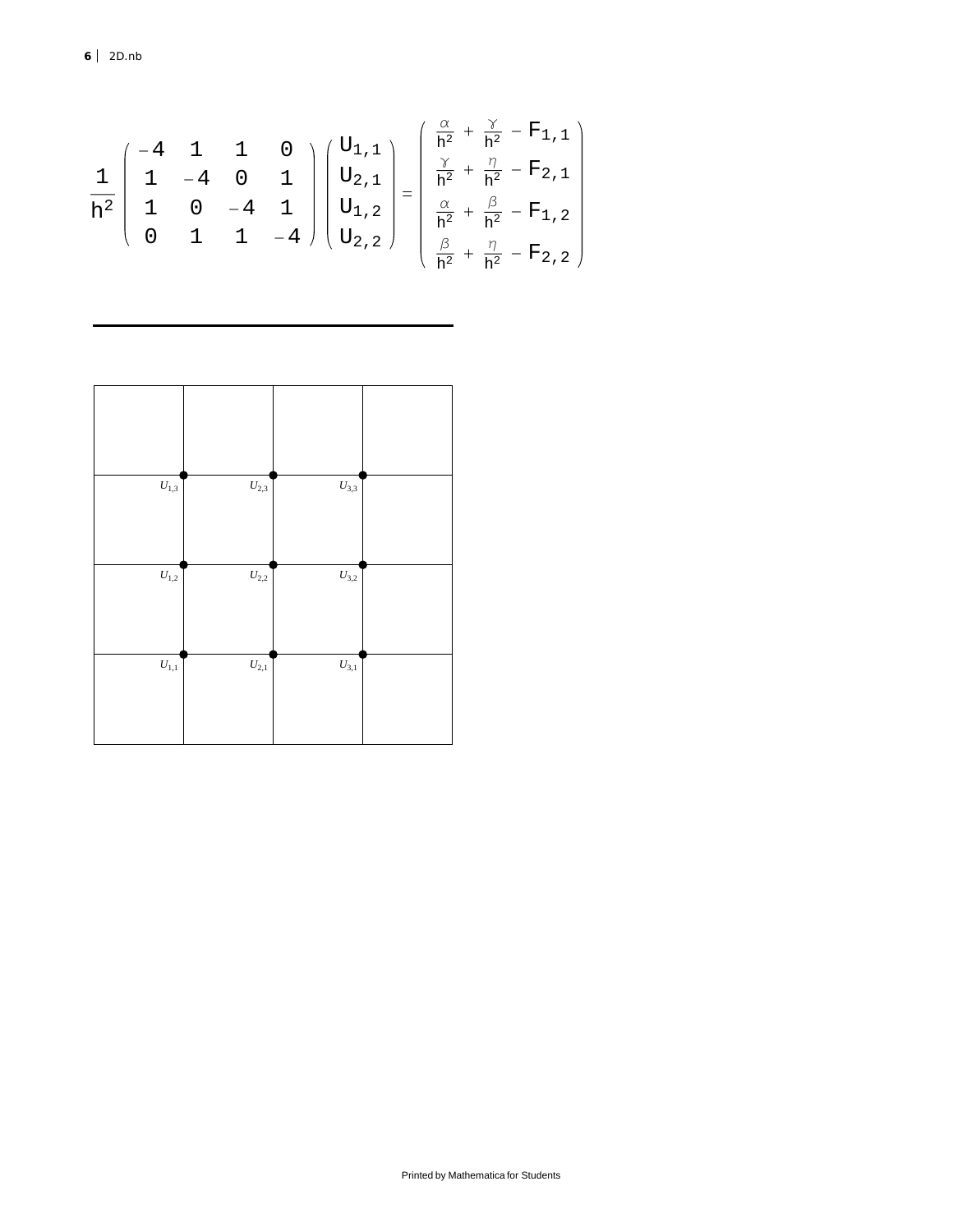## 1  $h^2$ -4 1 0 1 0 0 0 0 0 1 -4 1 0 1 0 0 0 0 0 1 -4 0 0 1 0 0 0 1 0 0 -4 1 0 1 0 0 0 1 0 1 -4 1 0 1 0 0 0 1 0 1 -4 0 0 1 0 0 0 1 0 0 -4 1 0 0 0 0 0 1 0 1 -4 1

0 0 0 0 0 1 0 1 -4

$$
\begin{pmatrix}\nU_{1,1} \\
U_{2,1} \\
U_{3,1} \\
U_{1,2} \\
U_{2,3} \\
U_{1,3} \\
U_{2,3} \\
U_{3,1}\n\end{pmatrix} = \begin{pmatrix}\n\frac{\alpha}{h^2} + \frac{\gamma}{h^2} - F_{1,1} \\
\frac{\gamma}{h^2} - F_{2,1} \\
\frac{\gamma}{h^2} + \frac{\eta}{h^2} - F_{3,1} \\
\frac{\alpha}{h^2} - F_{1,2} \\
-F_{2,2} \\
-F_{2,2} \\
\frac{\eta}{h^2} - F_{3,2} \\
\frac{\alpha}{h^2} + \frac{\beta}{h^2} - F_{1,3} \\
U_{2,3} \\
\frac{\beta}{h^2} + \frac{\beta}{h^2} - F_{2,3} \\
\frac{\beta}{h^2} + \frac{\eta}{h^2} - F_{3,3}\n\end{pmatrix}
$$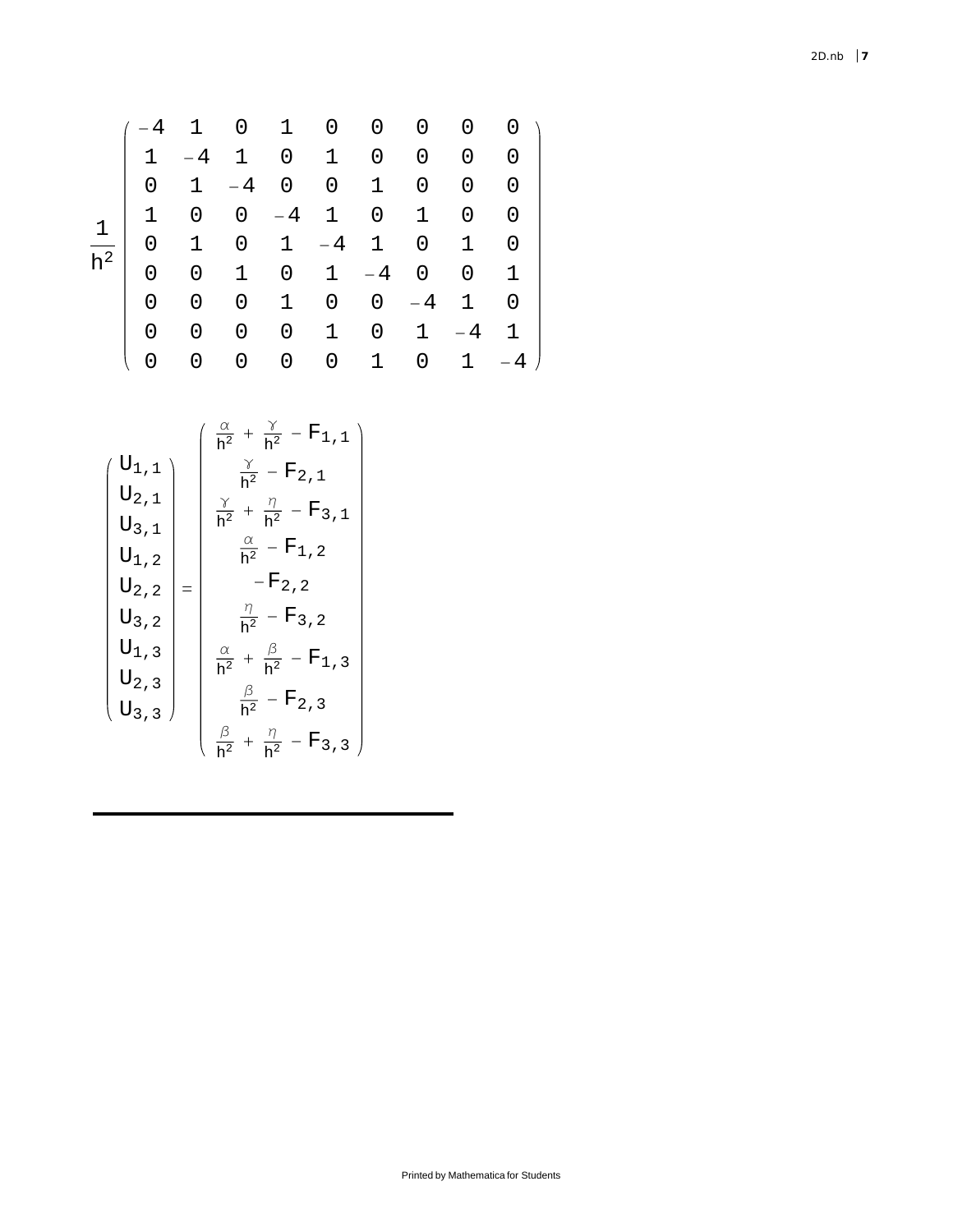| ${\cal U}_{1,4}$ | $U_{2,4}$ | $U_{3,4}$        | $U_{4,4}$ |  |
|------------------|-----------|------------------|-----------|--|
| $U_{1,3}$        | $U_{2,3}$ | ${\cal U}_{3,3}$ | $U_{4,3}$ |  |
| $U_{1,2}$        | $U_{2,2}$ | $U_{3,2}$        | $U_{4,2}$ |  |
| $\bar{U}_{1,1}$  | $U_{2,1}$ | $U_{3,1}$        | $U_{4,1}$ |  |

 $h^2$ 

| 4 | 1   | 0           | 0           | 1           | 0    | 0    | 0              | 0           | 0           | 0                   | 0           | 0   |
|---|-----|-------------|-------------|-------------|------|------|----------------|-------------|-------------|---------------------|-------------|-----|
| 1 | - 4 | 1           | 0           | 0           | 1    | 0    | 0              | 0           | 0           | 0                   | 0           | 0   |
| 0 | 1   | $-4$        | $\mathbf 1$ | 0           | 0    | 1    | 0              | 0           | 0           | 0                   | 0           | 0   |
| 0 | 0   | 1           | $-4$        | 0           | 0    | 0    | 1              | 0           | 0           | $\mathsf{O}\xspace$ | 0           | 0   |
| 1 | 0   | 0           | 0           | $-4$        | 1    | 0    | 0              | 1           | 0           | 0                   | 0           | 0   |
| 0 | 1   | 0           | 0           | $\mathbf 1$ | $-4$ | 1    | 0              | 0           | 1           | 0                   | 0           | 0   |
| 0 | 0   | $\mathbf 1$ | 0           | 0           | 1    | $-4$ | $\mathbf 1$    | 0           | 0           | $\mathbf 1$         | 0           | 0   |
| 0 | 0   | 0           | 1           | 0           | 0    | 1    | $-4$           | 0           | 0           | 0                   | 1           | 0   |
| 0 | 0   | $\mathbf 0$ | 0           | 1           | 0    | 0    | $\overline{0}$ | $-4$        | $\mathbf 1$ | 0                   | 0           | 1   |
| 0 | 0   | 0           | 0           | 0           | 1    | 0    | 0              | 1           | - 4         | $\mathbf 1$         | 0           | 0   |
| 0 | 0   | $\mathbf 0$ | 0           | 0           | 0    | 1    | 0              | 0           | 1           | $-4$                | $\mathbf 1$ | 0   |
| 0 | 0   | 0           | 0           | $\mathbf 0$ | 0    | 0    | $\mathbf 1$    | 0           | 0           | $\mathbf 1$         | $-4$        | 0   |
| 0 | 0   | 0           | 0           | 0           | 0    | 0    | 0              | $\mathbf 1$ | 0           | 0                   | 0           | – 4 |
| 0 | 0   | 0           | 0           | 0           | 0    | 0    | 0              | 0           | 1           | 0                   | 0           | 1   |
| 0 | 0   | 0           | 0           | 0           | 0    | 0    | 0              | 0           | 0           | $\mathbf 1$         | 0           | 0   |
| 0 | 0   | 0           | 0           | 0           | 0    | 0    | 0              | 0           | 0           | 0                   | 1           | 0   |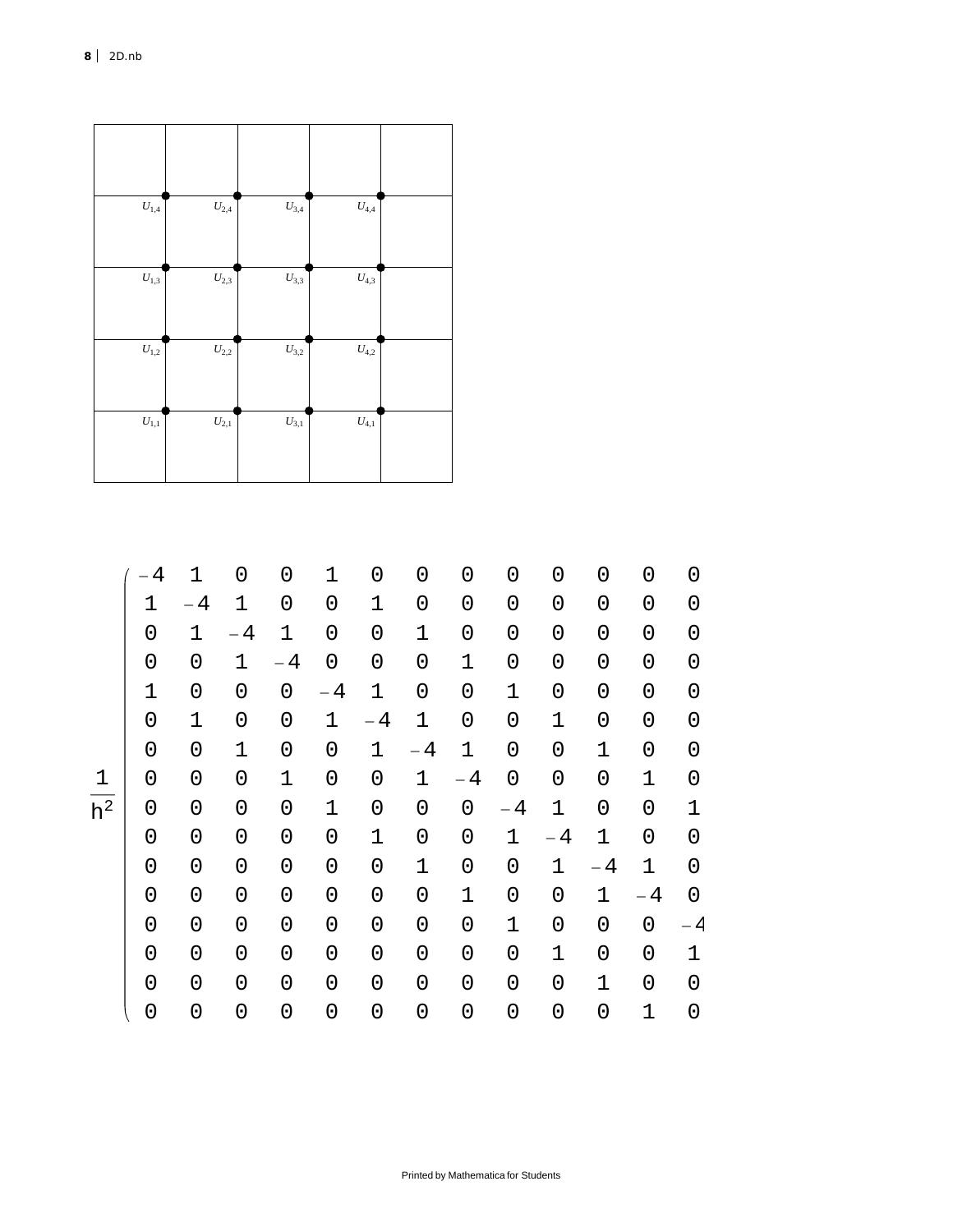#### **For homogenous boundary conditions**

```
In[94]:= generateSystemEquations @n_, U_, F_, h_, Α_, Β_, Γ_ , Η_D :=
           Module \left\{ \{ \mathfrak{m}, \mathfrak{f}, \mathfrak{i}, \mathfrak{j}, \text{eqs}, \text{unknowns}, \mathfrak{b}, \mathfrak{A}, \mathfrak{u} \right\},u = Array [U_{\text{un}} \&, \{n, n\}, \{0, 0\};
             f = \text{Array}[F_{\text{num}} \& , \{n, n\}, \{0, 0\}];eqs = Flatten@Table [eq[u, i, j, h] = f_{i,j}, \{j, n-2\}, \{i, n-2\}];
             \text{unknowns} = \text{Flatten@Table}[\{u_{i,j},\{j, n-2\}, \{i, n-2\}\}]{b, A} = Normal@CoefficientArrays [eqs, unknowns];
             b = b /. Subscript [U, 0, any<sub>_</sub>] \rightarrow 0; (*left*)
             b = b /. Subscript [U, any_, n-1] \rightarrow 0; (*right*)\mathbf{b} = \mathbf{b} / . Subscript [\mathbf{U}, \mathbf{any}_{-}, \mathbf{0}] \rightarrow 0; (*bottom*)
             b = b /. Subscript [U, n-1, any_1] \rightarrow 0; (*top*)
             Print[makeGrid[n, n, u]];
              \texttt{Print}\left[\texttt{Style}\left[\texttt{Row}\right[\{\frac{1}{n}\}\right]\left\{\textbf{h}^2,\textbf{M}\right\} h \left\{\textbf{h}^2,\textbf{h}\right\} , \textbf{M}\right\} , \textbf{M}\right\} , \textbf{M}\right\} , \textbf{M}\right\} , \textbf{M}\right\} , \textbf{M}\right\} , \textbf{M}\right\}\text{Alignment} \rightarrow \text{Left}, \text{ImageSize} \rightarrow \text{Full}, 18F
         Do[{generateSystemEquations [i, U, F, h, α, β, γ, η],
             Print @Graphics [\{\text{Thick, Line}\,\text{\texttt{[}}\,\{0, 0\}, \{10, 0\}\}\]\},\{\text{i, 4, 6}\}\]
```

| $U_{1,2}$ | $U_{2,2}$        |  |
|-----------|------------------|--|
|           |                  |  |
| $U_{1,1}$ | ${\cal U}_{2,1}$ |  |
|           |                  |  |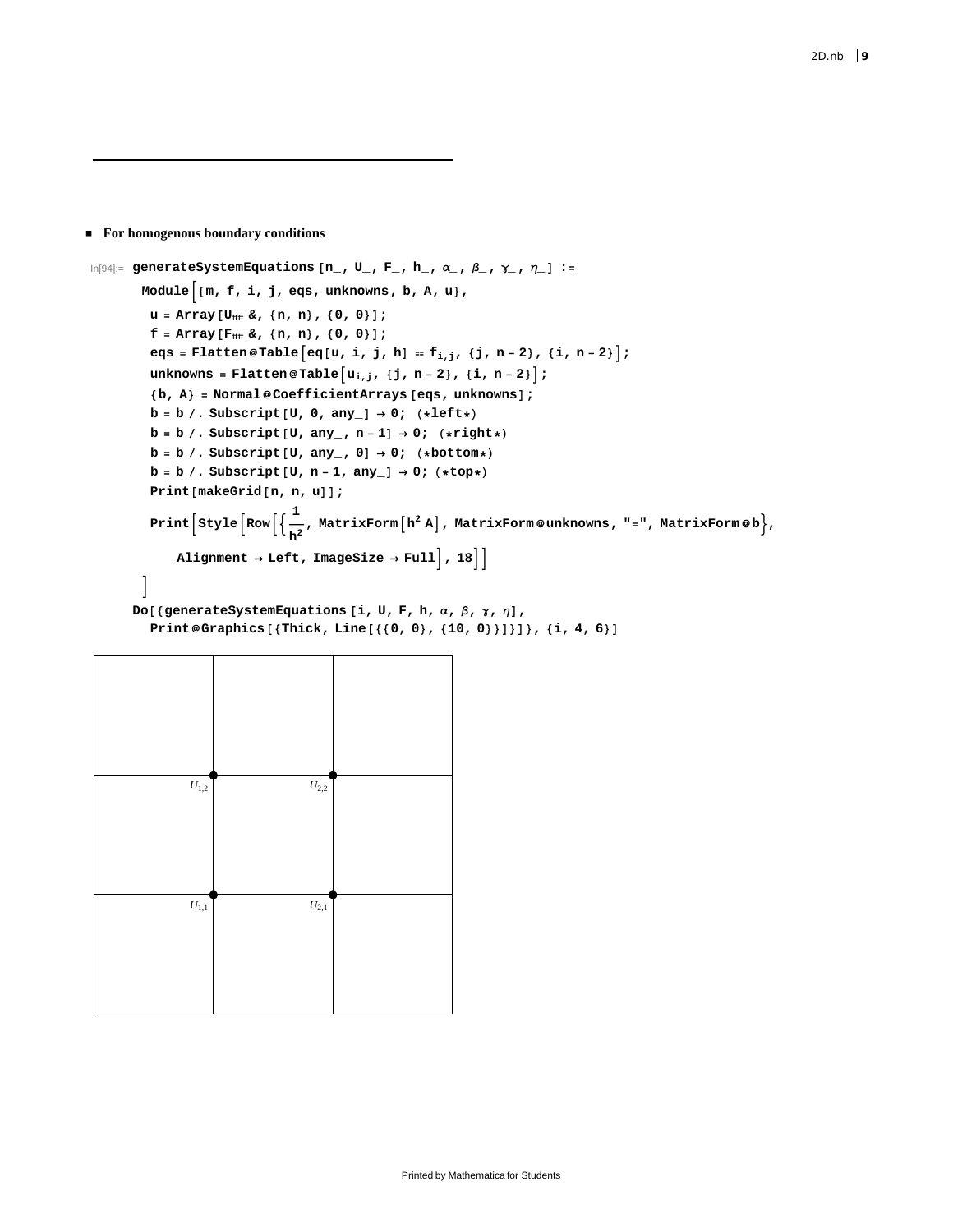**10** *2D.nb*

$$
\frac{1}{h^2} \begin{pmatrix} -4 & 1 & 1 & 0 \\ 1 & -4 & 0 & 1 \\ 1 & 0 & -4 & 1 \\ 0 & 1 & 1 & -4 \end{pmatrix} \begin{pmatrix} U_{1,1} \\ U_{2,1} \\ U_{1,2} \\ U_{2,2} \end{pmatrix} = \begin{pmatrix} -F_{1,1} \\ -F_{2,1} \\ -F_{1,2} \\ -F_{2,2} \end{pmatrix}
$$

| $U_{1,3}$ | ${\cal U}_{2,3}$ | $U_{3,3}$ |  |
|-----------|------------------|-----------|--|
| $U_{1,2}$ | $U_{\rm 2,2}$    | $U_{3,2}$ |  |
| $U_{1,1}$ | $U_{2,1}$        | $U_{3,1}$ |  |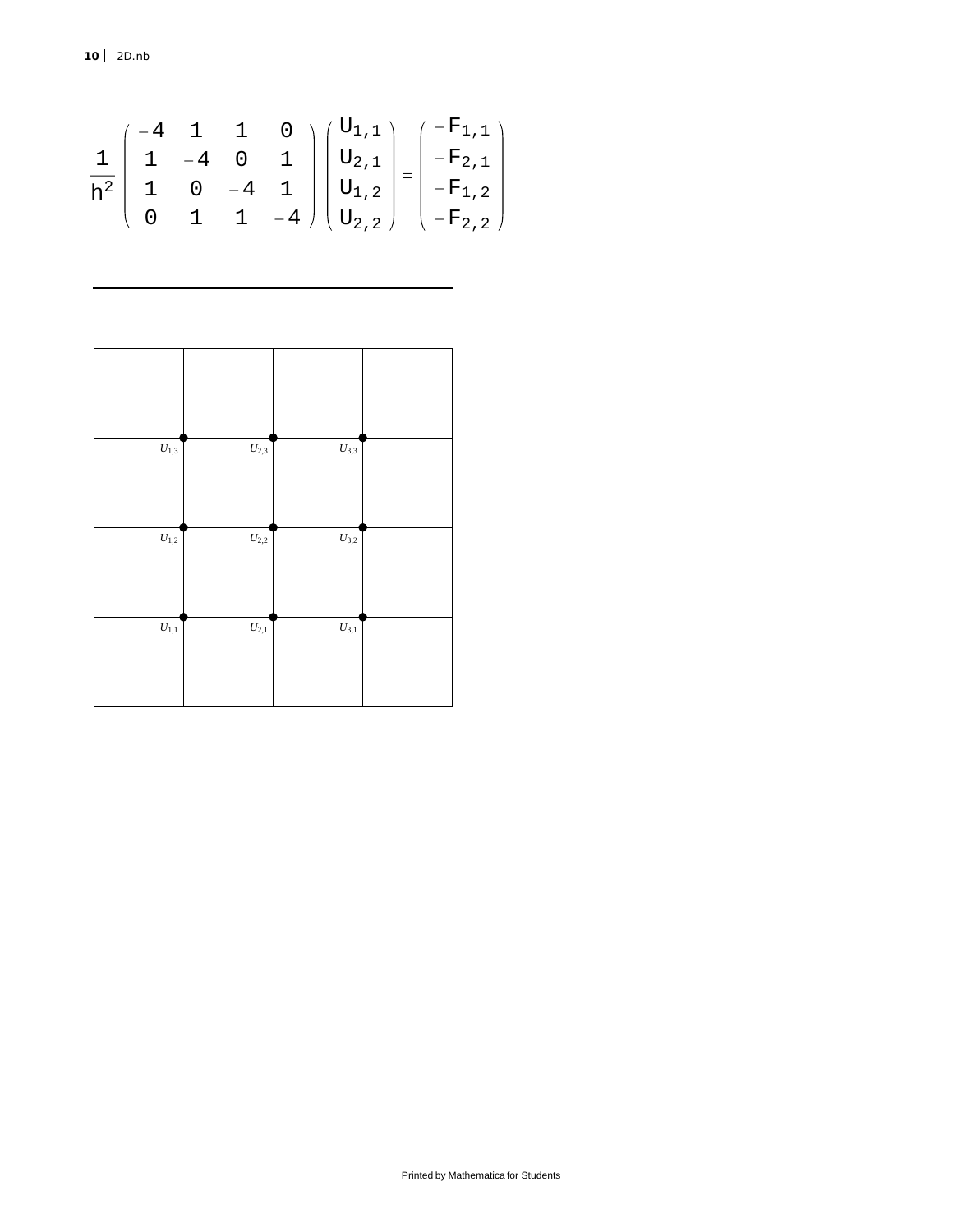$$
\begin{array}{c|cccccc} \left( \begin{array}{cccccc} -4 & 1 & 0 & 1 & 0 & 0 & 0 & 0 & 0 & 0 \\ 1 & -4 & 1 & 0 & 1 & 0 & 0 & 0 & 0 \\ 0 & 1 & -4 & 0 & 0 & 1 & 0 & 0 & 0 \\ 1 & 0 & 0 & -4 & 1 & 0 & 1 & 0 & 0 \\ 0 & 1 & 0 & 1 & -4 & 1 & 0 & 1 & 0 \\ 0 & 0 & 1 & 0 & 1 & -4 & 0 & 0 & 1 \\ 0 & 0 & 0 & 1 & 0 & 0 & -4 & 1 & 0 \\ 0 & 0 & 0 & 0 & 1 & 0 & 1 & -4 & 1 \\ 0 & 0 & 0 & 0 & 0 & 1 & 0 & 1 & -4 \end{array} \right) \end{array}
$$

$$
\begin{pmatrix}\nU_{1,1} \\
U_{2,1} \\
U_{3,1} \\
U_{1,2} \\
U_{2,2} \\
U_{3,3}\n\end{pmatrix} = \begin{pmatrix}\n-F_{1,1} \\
-F_{2,1} \\
-F_{3,1} \\
-F_{1,2} \\
-F_{1,2} \\
-F_{2,2} \\
-F_{3,2} \\
-F_{3,3} \\
F_{3,3}\n\end{pmatrix}
$$